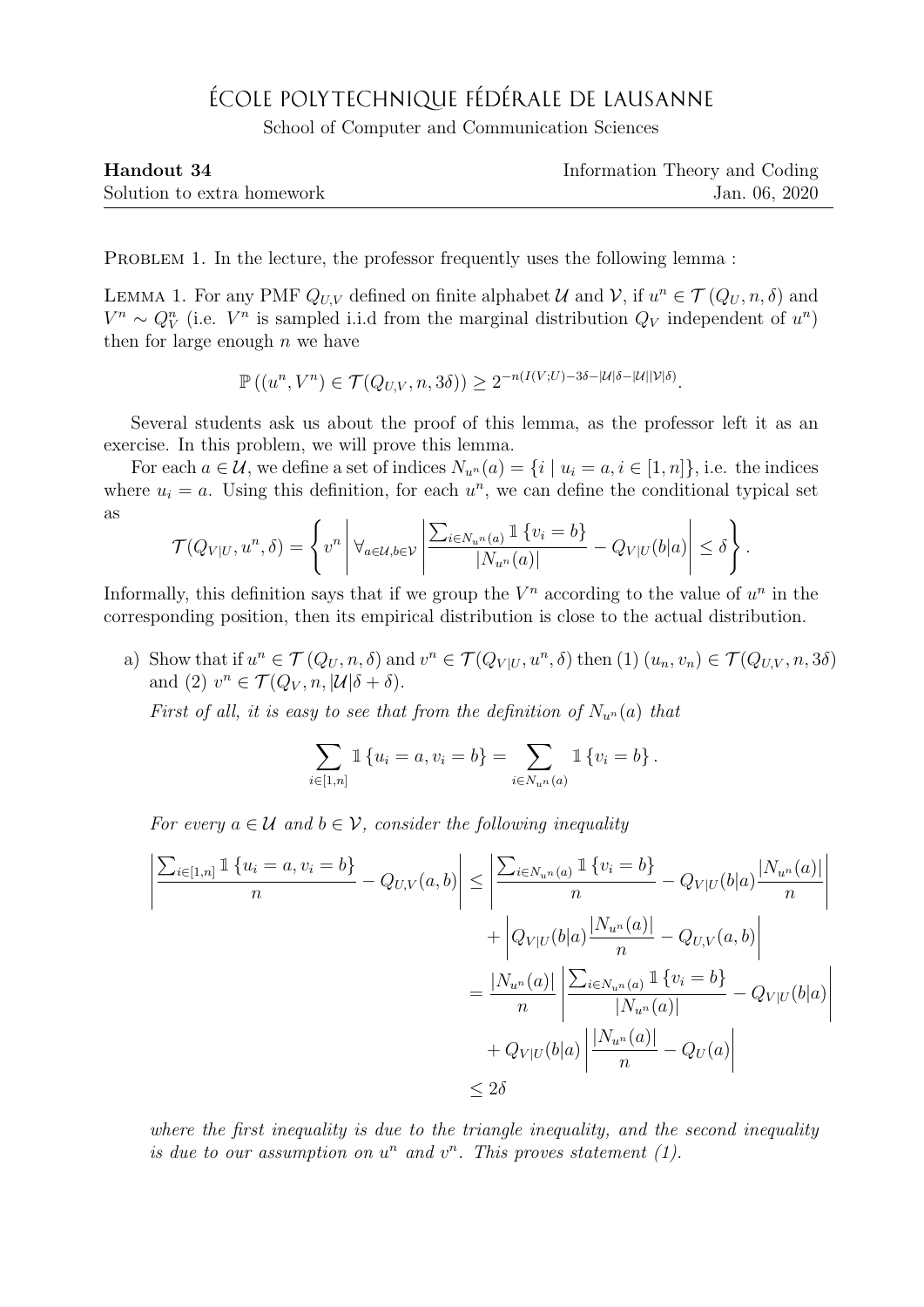Now, for every  $b \in V$  consider the following inequality

$$
\left| \frac{\sum_{i\in[1,n]} \mathbb{1}\left\{v_i = b\right\}}{n} - Q_V(b) \right| = \left| \sum_{a\in\mathcal{U}} \frac{|N_{u^n}(a)|}{n} \frac{\sum_{i\in N_{u^n}(a)} \mathbb{1}\left\{v_i = b\right\}}{|N_{u^n}(a)|} - \sum_{a\in\mathcal{U}} \frac{|N_{u^n}(a)|}{n} Q_{V|U}(b|a) \right|
$$
  
+ 
$$
\sum_{a\in\mathcal{U}} \frac{|N_{u^n}(a)|}{n} Q_{V|U}(b|a) - \sum_{a\in\mathcal{U}} Q_U(a) Q_{V|U}(b|a) \right|
$$
  

$$
\leq \sum_{a\in\mathcal{U}} \frac{|N_{u^n}(a)|}{n} \left| \frac{\sum_{i\in N_{u^n}(a)} \mathbb{1}\left\{v_i = b\right\}}{|N_{u^n}(a)|} - Q_{V|U}(b|a) \right|
$$
  
+ 
$$
\sum_{a\in\mathcal{U}} Q_{V|U}(b|a) \left| \frac{|N_{u^n}(a)|}{n} - Q_U(a) \right|
$$
  

$$
\leq \delta + |\mathcal{U}|\delta
$$

where the first inequality is the triangle inequality and the second inequality is due to the assumptions. This implies statement (2).

b) In the class, we have showed the proof of the lower bound on the size of typical set by using the law of large number. We can get an analogous result using the Hoeffding's bound. Start by showing that for if  $V^{\vert N_{un}(a)\vert} \sim Q_{V^{\vert}U^{\vert}I^{\vert}a}^{\vert N_{un}(a)\vert}$  $\frac{d|N_u n(a)|}{V|U=a}$  then

$$
1 - 2 |\mathcal{V}| \exp\left(-2\delta^2 |N_{u^n}(a)|\right) \leq \mathbb{P}\left(V^{|N_{u^n}(a)|} \in \mathcal{T}(Q_{V|U=a}, |N_{u^n}(a)|, \delta)\right)
$$

Argue why the lower bound implies that for large enough  $|N_{u^n}(a)|$  we have:

$$
|N_{u^n}(a)| (H(V|X = a) - 2\delta) \le \log_2 (|\mathcal{T}(Q_{V|U=a}, |N_{u^n}(a)|, \delta)|)
$$

Note that the random variable  $V^{|N_{u^n}(a)|}$  does not have anything to do with the  $V^n$  in the lemma as it has different distribution. However, the set  $\mathcal{T}(Q_{V | U=a_1} | N_{u^n}(a)|, \delta)$  is a combinatoric object, and it sizes does not depend on the underlying distribution. From the definition of typical set, we have :

$$
\mathbb{P}(V^{|N_{u^n}(a)|} \notin \mathcal{T}(Q_{V|U=a}, |N_{u^n}(a)|, \delta)) = \mathbb{P}\left(\bigcup_{b \in \mathcal{V}} \left| \frac{\sum_{i \in [1, |N_{u^n}(a)|]} \mathbb{1}\{V_i = b\}}{|N_{u^n}(a)|} - Q_{V|U=a}(b)| > \delta\right)\right|
$$
  

$$
\leq \sum_{b \in \mathcal{V}} \mathbb{P}\left(\left|\frac{\sum_{i \in [1, |N_{u^n}(a)|]} \mathbb{1}\{V_i = b\}}{|N_{u^n}(a)|} - Q_{V|U=a}(b)| > \delta\right)\right|
$$
  

$$
\leq \sum_{b \in \mathcal{V}} 2 \exp(-2\delta^2|N_{u^n}(a)|)
$$
  

$$
= 2|\mathcal{V}|2 \exp(-2\delta^2|N_{u^n}(a)|)
$$

where the first inequality is due to union bound, and the second inequality is due to Hoeffding Bound. This implies the required form in the problem statement. We have :

$$
1 - 2 |\mathcal{V}| \exp(-2\delta^{2}|N_{u^{n}}(a)|) \leq \mathbb{P}\left(V^{|N_{u^{n}}(a)|} \in \mathcal{T}(Q_{V|U=a}, |N_{u^{n}}(a)|, \delta)\right)
$$
  

$$
\leq \sum_{v^{|N_{u^{n}}(a)|} \in \mathcal{T}(Q_{V|U=a}, |N_{u^{n}}(a)|, \delta)} \mathbb{P}(v^{|N_{u^{n}}(a)|})
$$
  

$$
\leq \sum_{v^{|N_{u^{n}}(a)|} \in \mathcal{T}(Q_{V|U=a}, |N_{u^{n}}(a)|, \delta)} 2^{-|N_{u^{n}}(a)|\langle H(V|U=a) - \delta \rangle}
$$
  

$$
= 2^{-|N_{u^{n}}(a)|\langle H(V|U=a) - \delta \rangle} |\mathcal{T}(Q_{V|U=a}, |N_{u^{n}}(a)|, \delta)|
$$